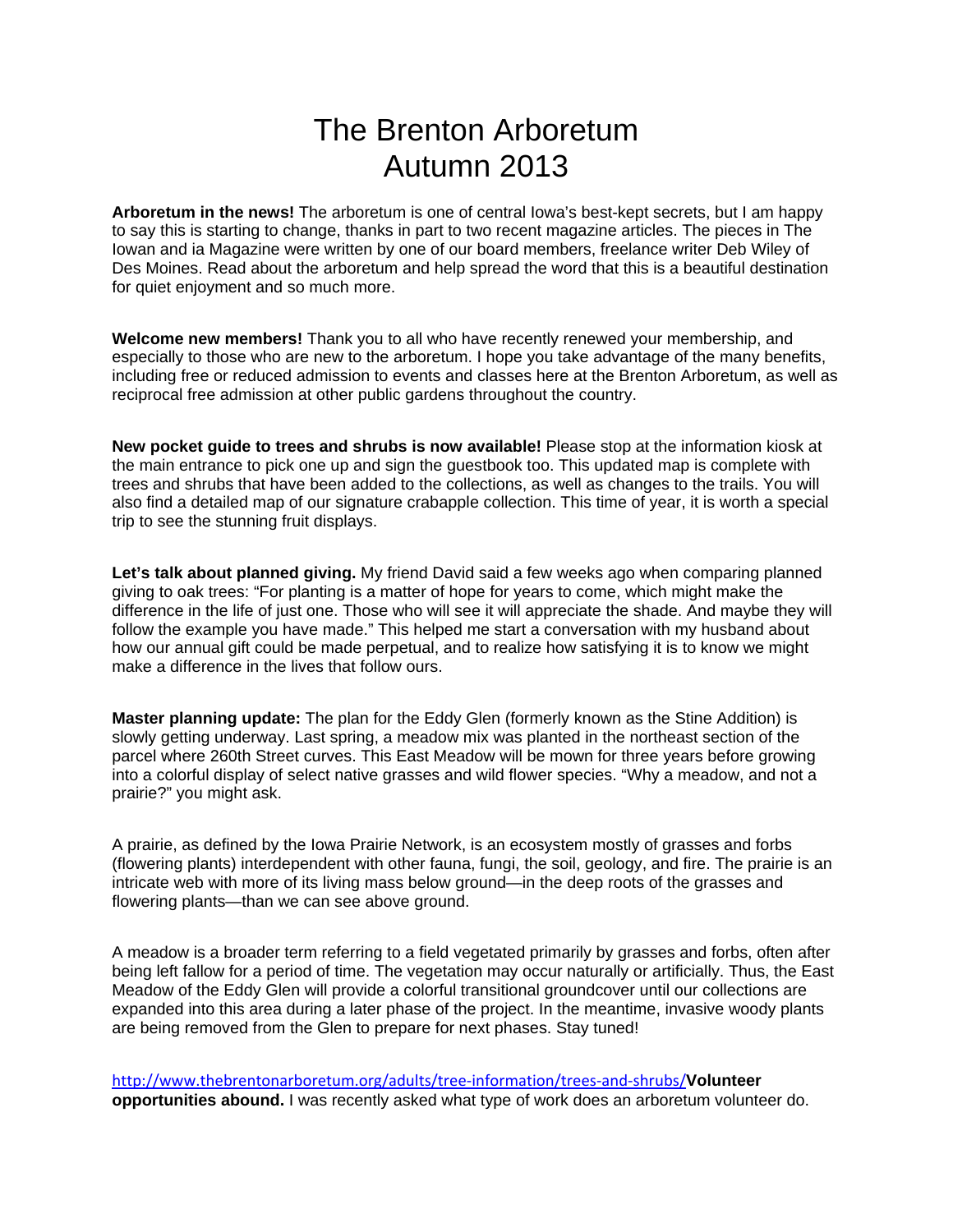Oh, where to begin! I asked what her interests were, which led to a conversation about numerous volunteer possibilities. Go to our website, www.thebrentonarboretum.org/support/ volunteer, to see a list. A sincere THANK YOU to those special members who help us year after year with mowing, tagging, weeding, photography and so much more. One of our volunteers, Craig Shives, now comes out weekly to photograph the arboretum.

*"The Brenton Arboretum is a jewel in our midst. I discovered it in the Fall of 2010 while driving the countryside on a beautiful autumn day. I picked up a brochure listing volunteer opportunities and made a mental note to follow-up the next Spring. While most of my "follow-up" notes never experience an actual follow-up, this one did. For the last two and one-half years I have been roaming the Arboretum on nearly a weekly basis in an effort to photograph all the trees and shrubs in all the seasons. It is a large task, but it is an exciting and gratifying undertaking. Volunteering at the Arboretum is ideal for anyone who likes nature and spending time outdoors. You will find a staff passionate about trees and the mission of the Arboretum. I highly recommend the experience."*

### http://www.thebrentonarboretum.org/teachers/field-trips/**Outreach continues for**

**children.** As I write this letter, a mob of happy first-graders is invading the Vista Room for a sack lunch before heading back to school after a morning of learning. In unison, they enthusiastically tell me about the seeds and trees they saw today. So far this year, our programs have touched 944 children. With your continued support, we will continue to remove the barriers such as transportation and a lack of awareness of our programs, which prevent them from experiencing nature at the arboretum.

**Good luck, Lee!** Lee Goldsmith is stepping away from her position as director of education & outreach. During Lee's tenure, educational offerings expanded, volunteer programs grew, and new events were added. Please join me in wishing her the best of luck with her new endeavors.

# **It's the year of the hickory!**

By Andy Schmitz, Director of Horticulture & General Manager

The Brenton Arboretum grows all of the native Iowa hickories, including shagbark, bitternut, shellbark, pecan, mockernut, and pignut hickory. This year three of these species are in fruit.

#### http://www.thebrentonarboretum.org/2013/08/02/its-the-year-of-the-hickory/

The Brenton Arboretum grows all the native Iowa hickories, including shagbark, bitternut, shellbark, pecan, mockernut, and pignut. This year three of these species are in fruit at the arboretum. Our pecan trees have produced nuts for a few years now, but for the first time at the arboretum, we have seven shagbark hickory trees and five bitternut hickory trees in fruit.

I read that it takes 15 to 20 years for a hickory to grow from a seed to fruiting tree. One of our shagbark hickories (tree #2003-139) was collected from a wild tree in Black Hawk County, Iowa, in the fall of 2001. A mere thirteen growing seasons after a seed was planted in the spring of 2002, it's producing nuts!

You can view this fine specimen at the northwest corner of Overlook Pond along with several other fruiting shagbark hickory trees growing there.